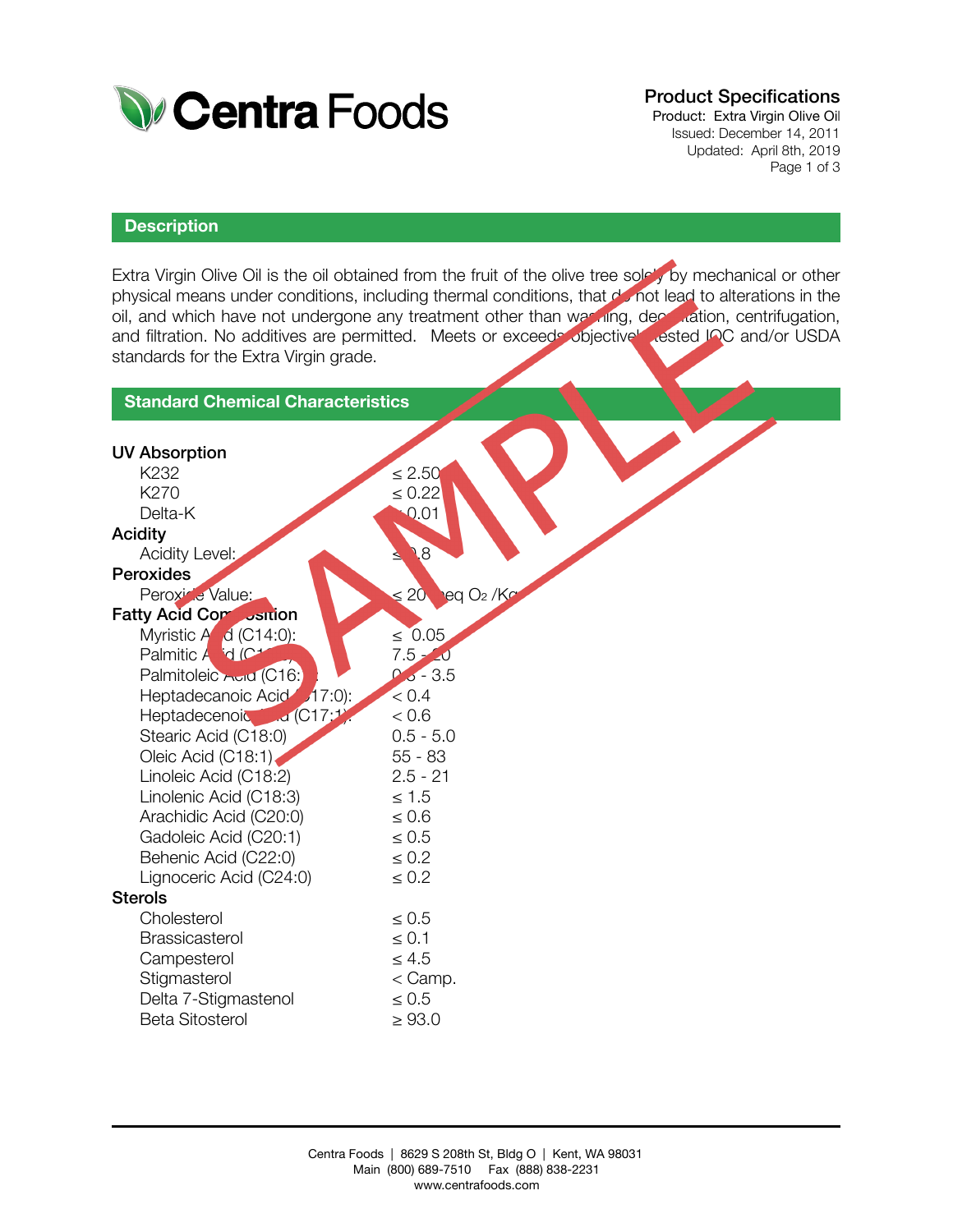

## Product Specifications

Product: Extra Virgin Olive Oil Issued: December 14, 2011 Updated: April 8th, 2019 Page 2 of 3

### **Common COA Test Data**

Different chemical tests offer different sets of information about each lot of olive oil. Centra Foods supplies Certificates of Analysis with each order. These documents will include all or a portion of chemical characteristics listed below. You may find listed on your certificate of Analysis:

A.) All values above B.) K232, K270, Delta K, Acidity Level, Peroxide Value, Fatty Acid Composition & Sterols C.) K232, K270, Delta K, Acidity Level, Peroxide Value & Fatty Acid Composition D.) Acidity Level, Peroxide Value, Fatty Acid Composition Sterols E.) Acidity Level, Peroxide Value & Fatty Acid Composition F.) K232, K270, Delta K, Acidity Level, Peroxid Value Extra Virgin Olive Oi Star-K Kosh Certified May be a product or any of the following countries: IT=Italy, ES=Spain, GR=Greece, CL=Chile, **Ingredients Country of Unigin Certifications** 

#### **Packaging and Storage**

Packaged in FlexiTanks, 2009, 2028, 2009 or 2,511 Lb Totes, 419 Lb Drums, 35 Lb Containers, 1 Gallon Containers or 3 Liter Bag in a Box Containers or Tins.

AG=Argentina, TR=Turky, TN=Tunisia, MX=Mexico, LE=Lebanon, MA=Morocco, US=USA

This product is best if used within 24 months from date of process, if un-opened. All storage recommendations must be followed (see Shelf Life Standards document) to maintain this shelf life.